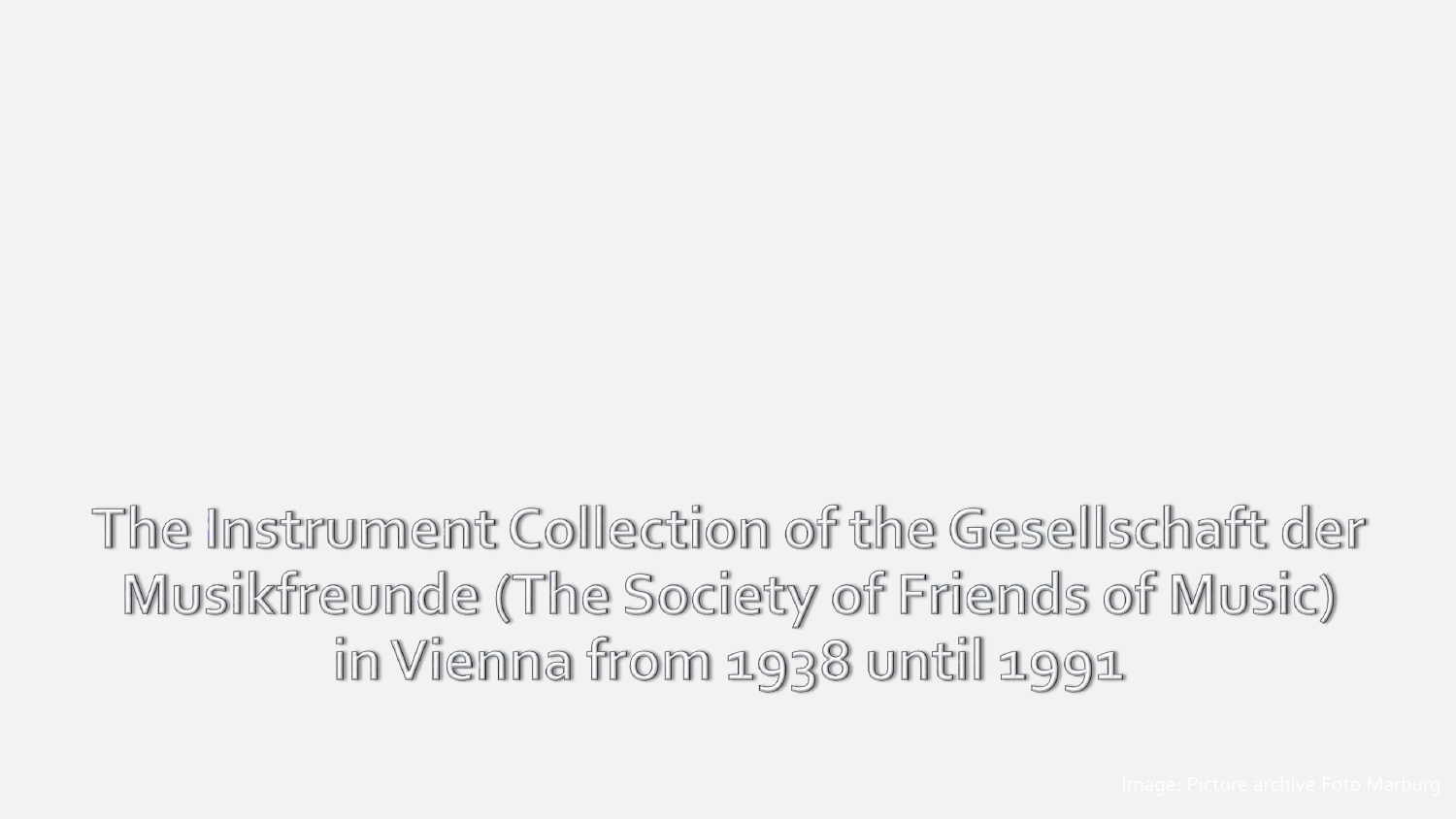# Abbreviations

### •**The Society** Gesellschaft der Musikfreunde The Society of the Friends of Music

### •**The MFA**

Kunsthistorische Museum / Museum of Fine Arts Sammlung alter Musikinstrumente / Collection of Old Musical Instruments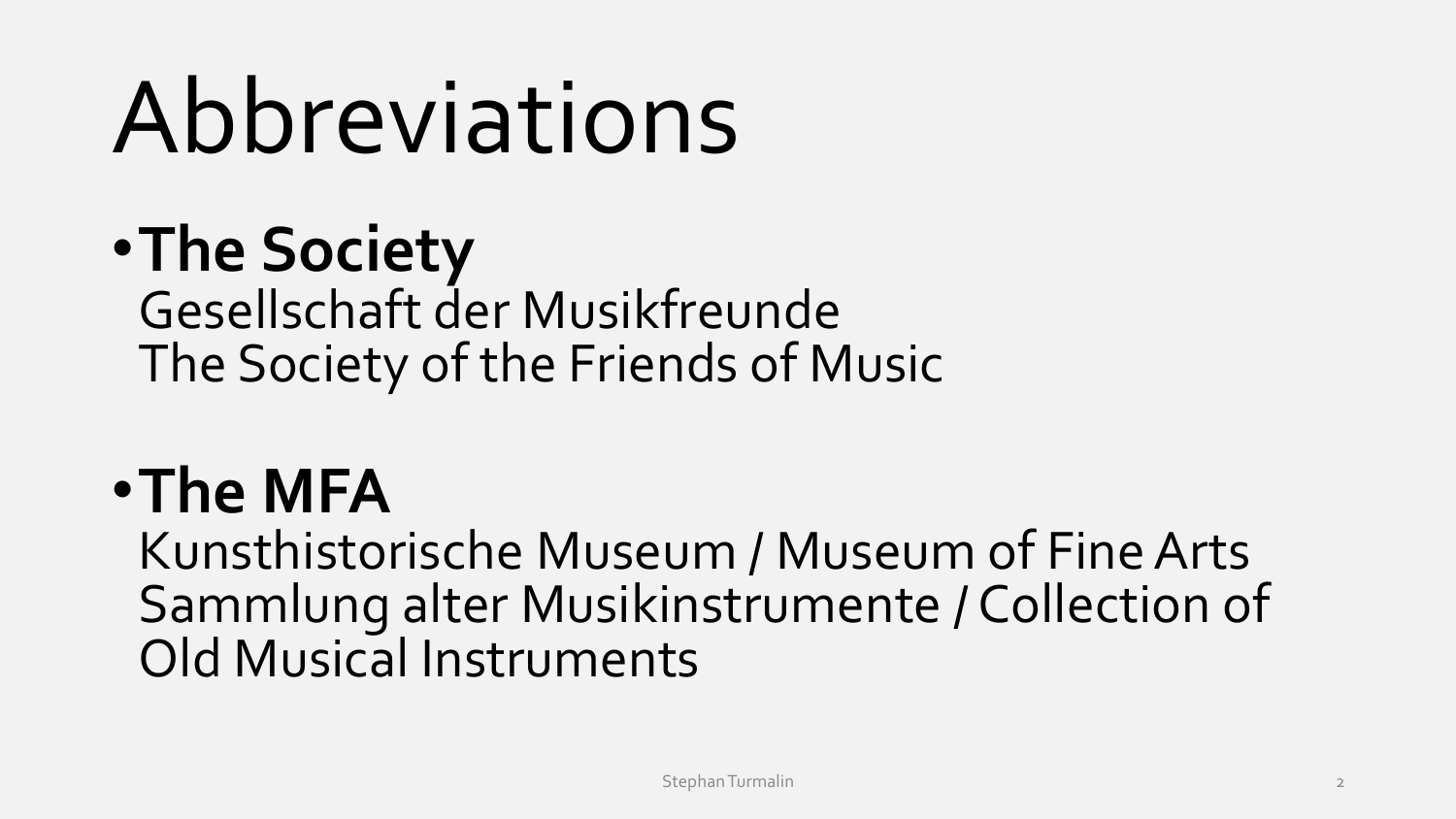Museum of the instrument collection of the Society 1937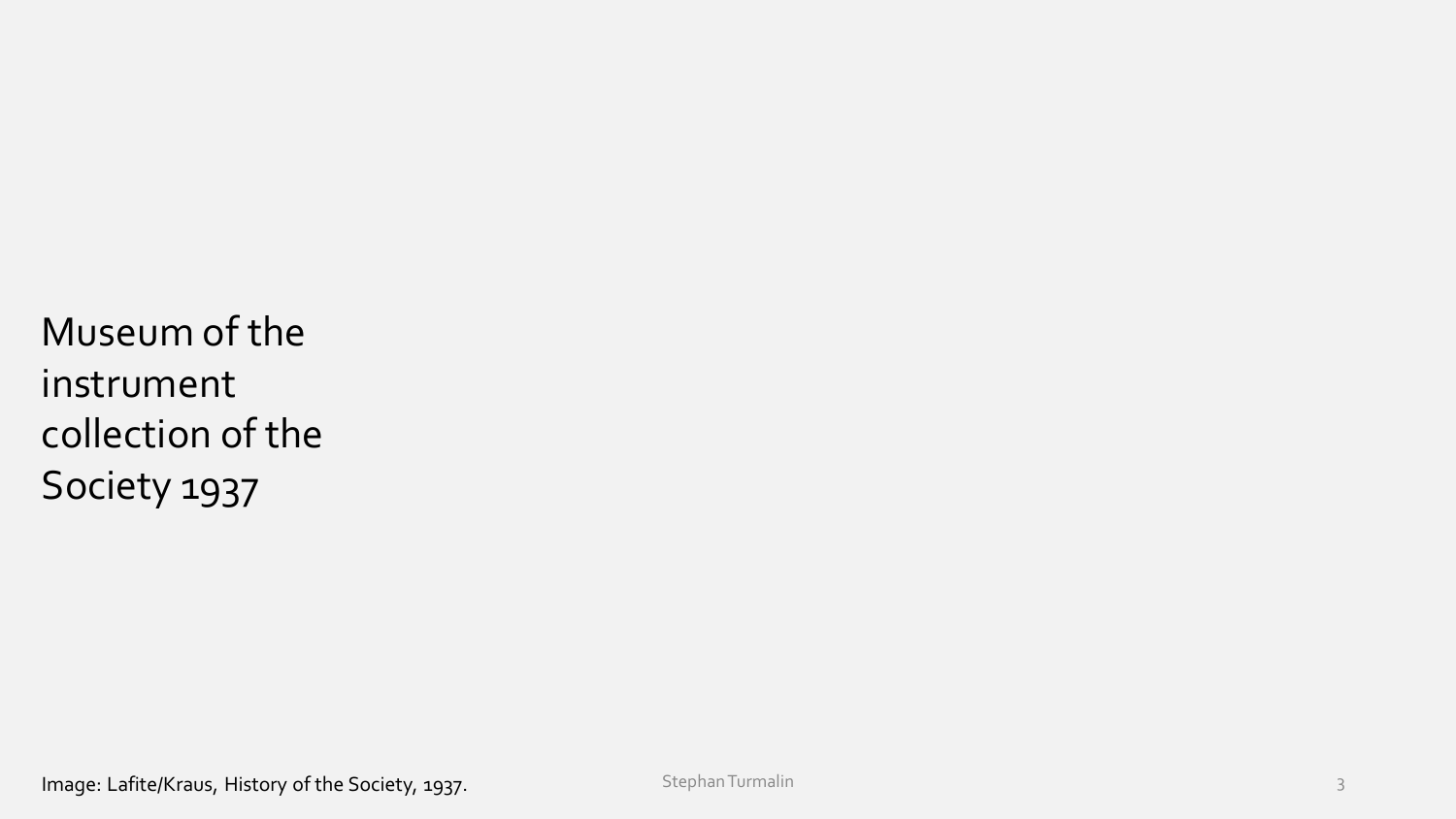## The Society's Collection of Instruments

- Historically evolved and steadily enlarged collection founded in 1812
- 524 musical instruments (1938)
	- Donations by Emperor Francis Joseph and other Hapsburgs
	- Instruments with sentimental value from the ownership of composers such as Haydn, Brahms, Schumann etc.
	- One of the earliest Cembali from 1546
	- Octobass
	- Lyra guitars
	- Beethoven hearing aids

etc.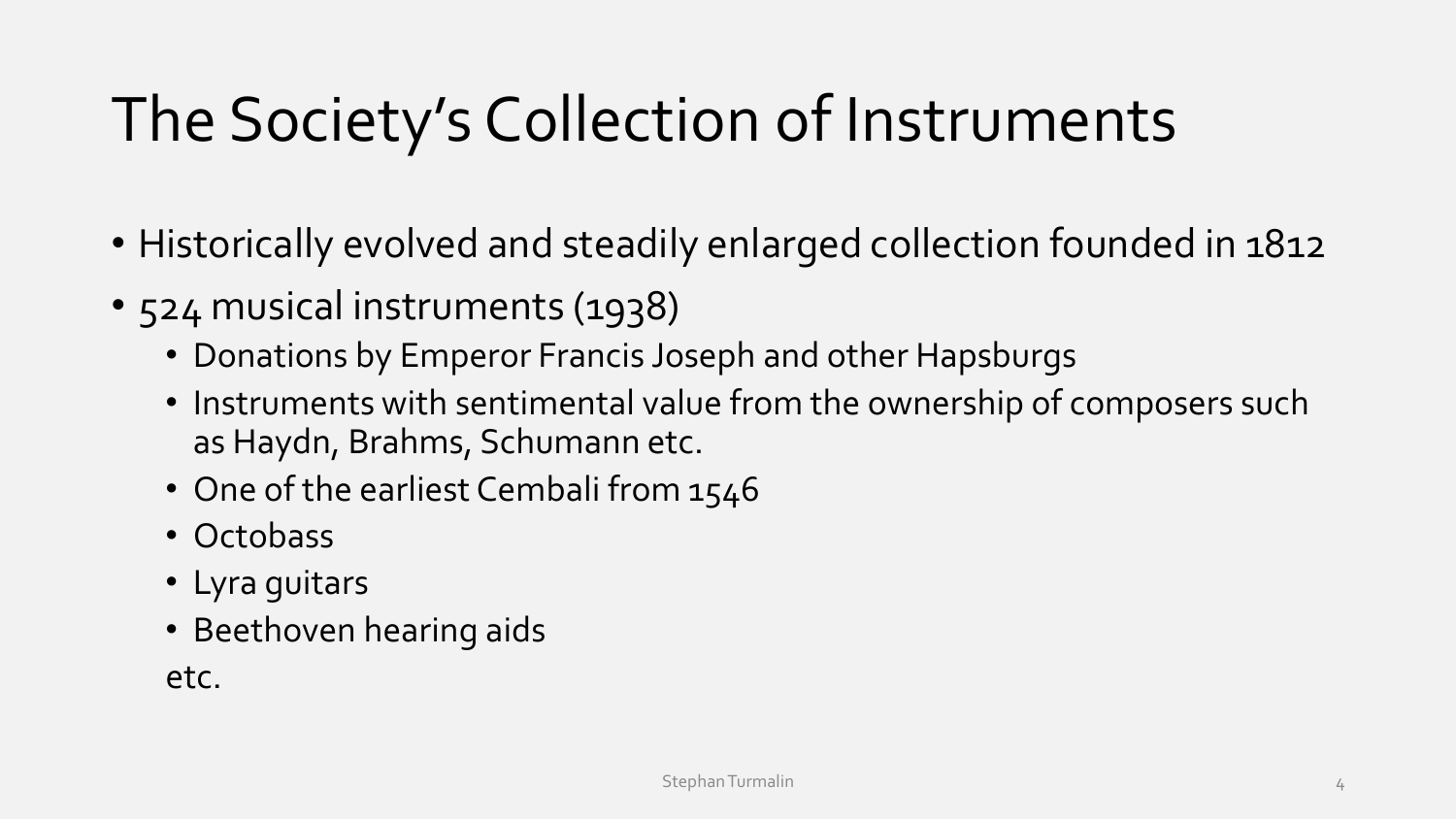### The Collection of Old Musical Instruments

- Public collection
- Administered by the MFA
- Founded in 1916 and opened in 1921
- Appr. 380 instruments from former Hapsburg ownership
- Closed and put in the museum's depository in 1934
- Contemplations to enlarge the collection by **merging** it with other instrument collections in Vienna already before 1938.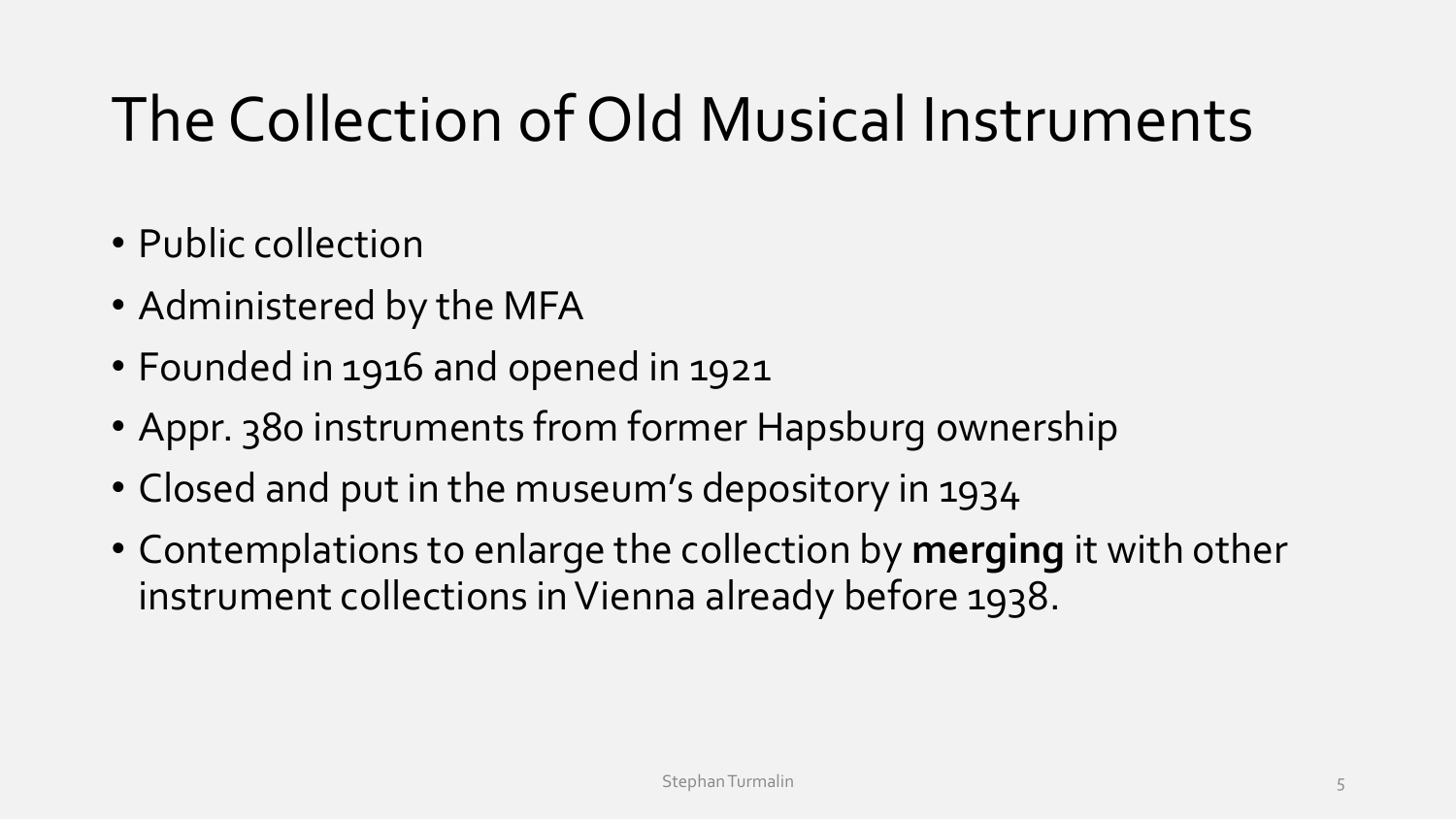### Historical Outline after the "Anschluss"

- May 1938
	- The private association of the Society was **dissolved and nationalized**
	- Put under provisional administration and incorporated into the *State Theater and Stage Academy*
- November 1938
	- The collection of instruments of the Society was **removed** from the Musikverein building and **transferred** to the MFA
- October 1939
	- Grand opening of new collection in Palais Pallavicini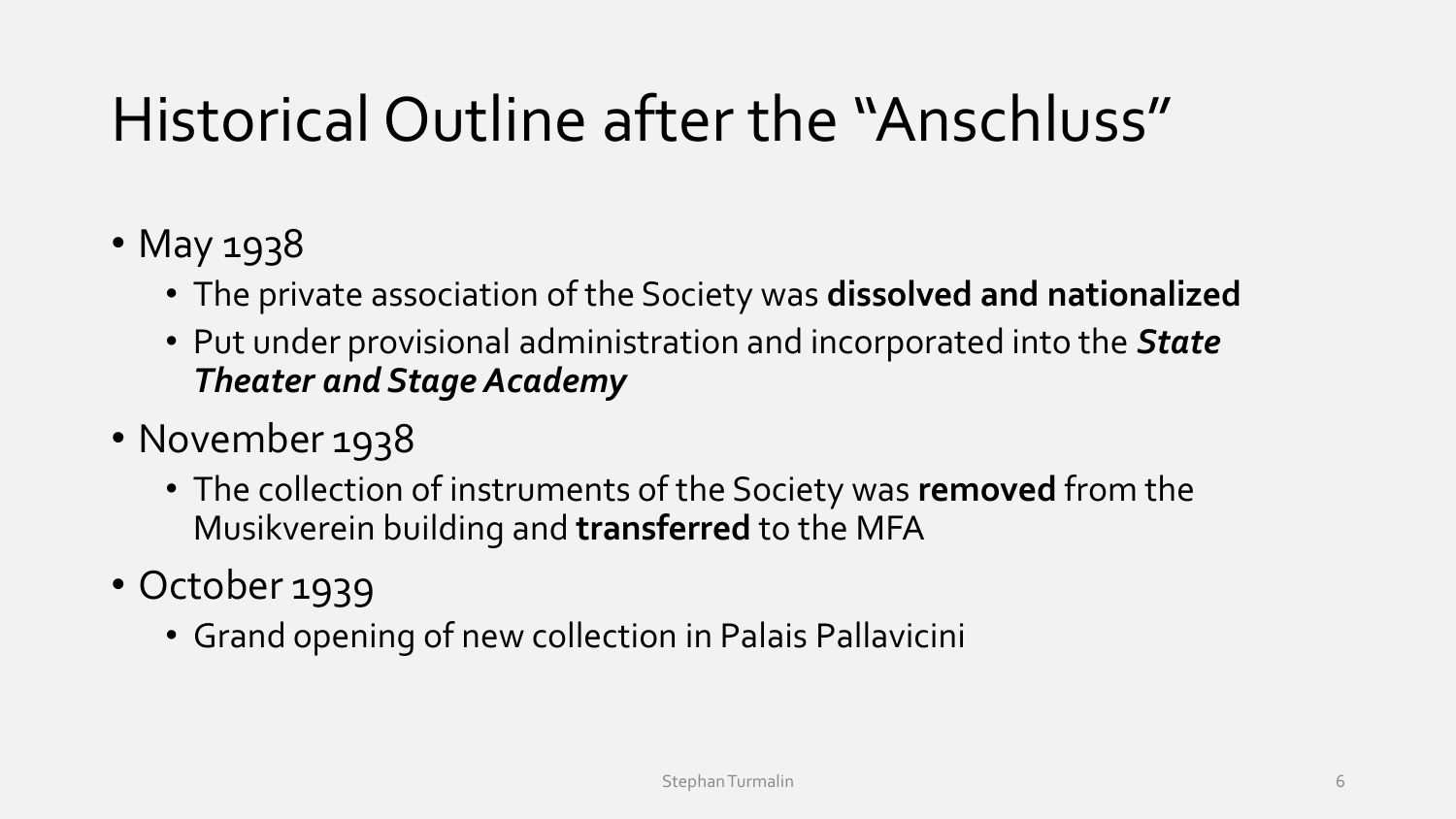## Palais Pallavicini

Collection of Old Musical Instruments 1939-1945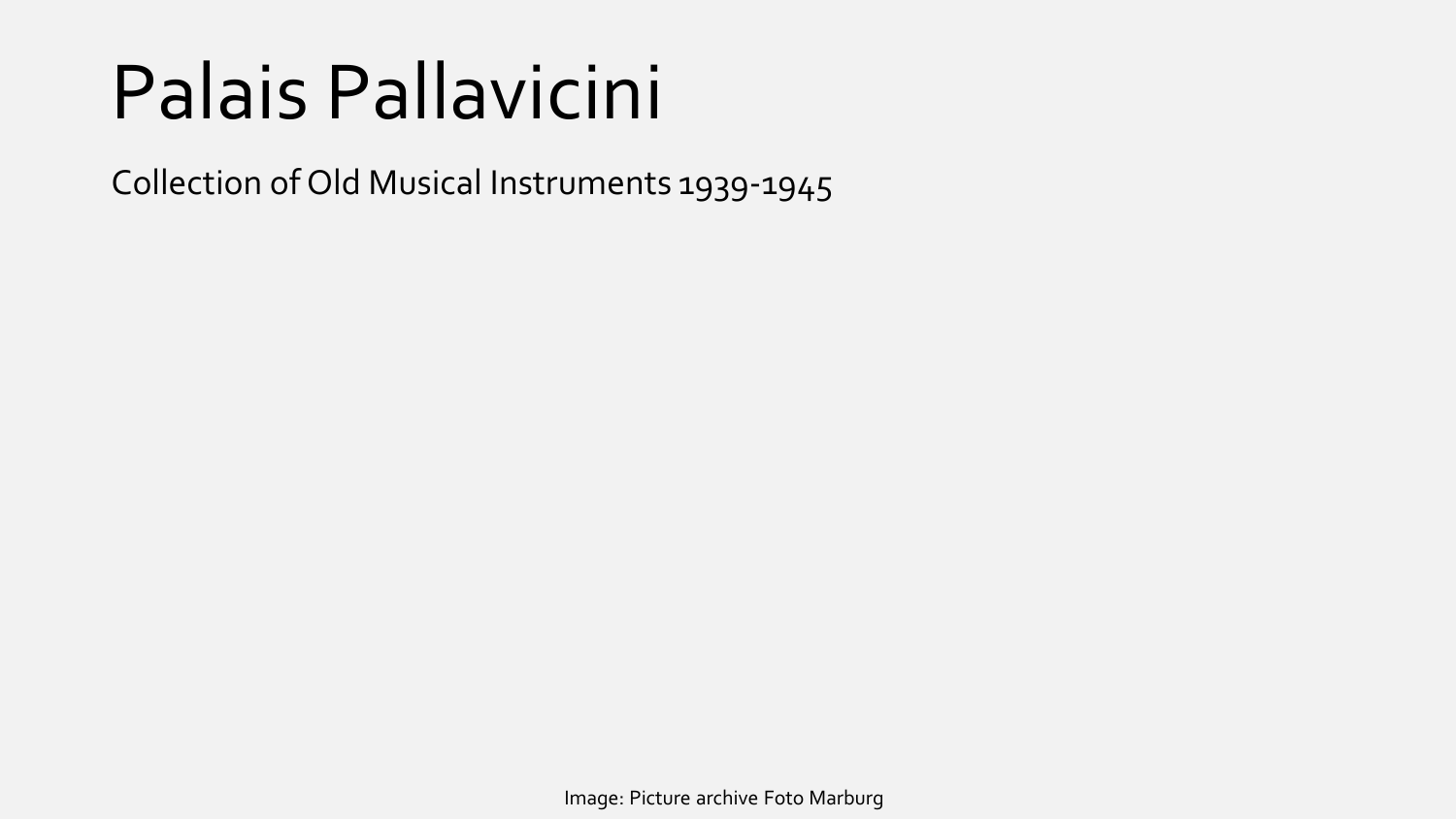Palais Pallavicini 1939

Image: Archive of MFA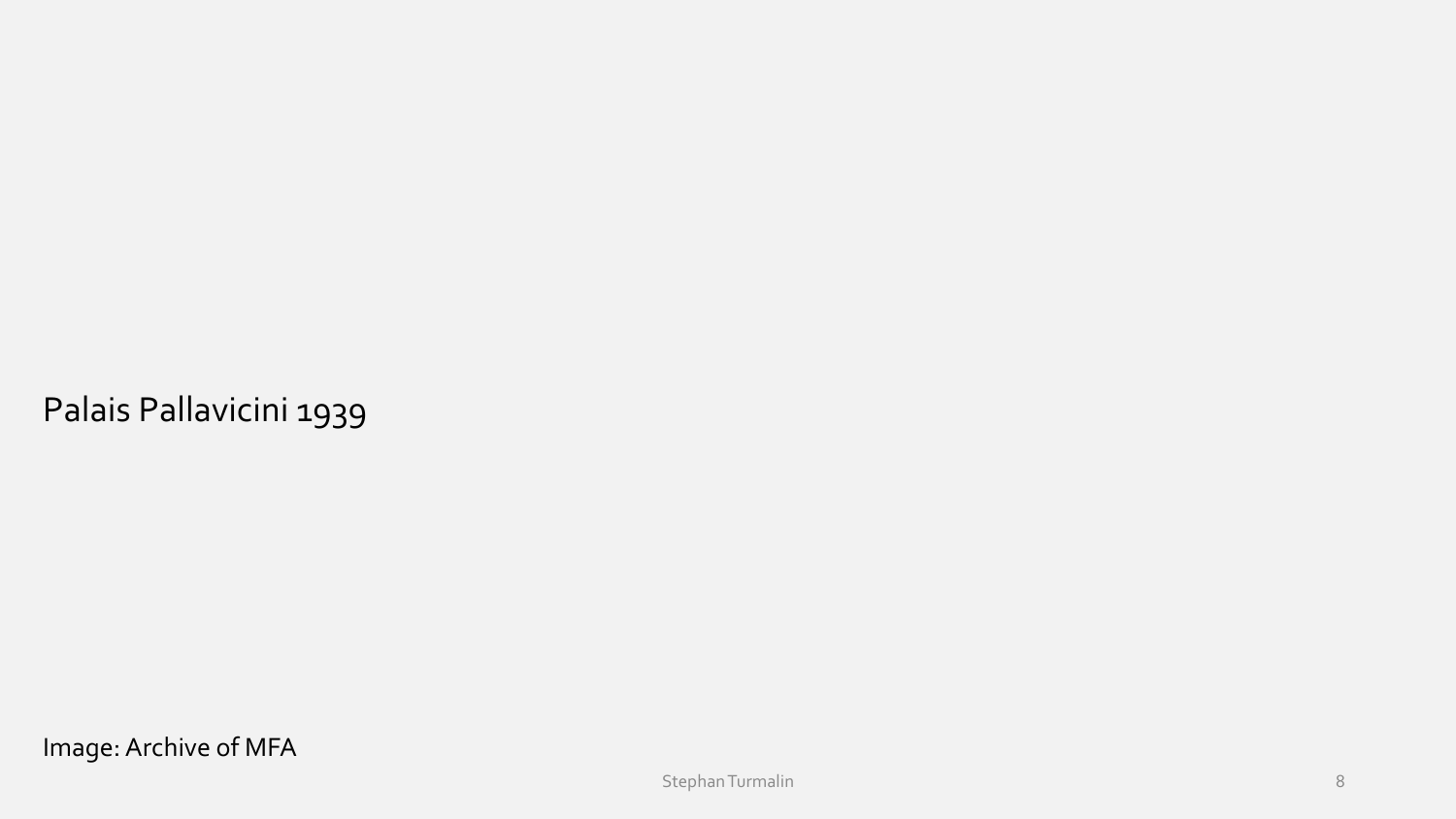### The Origin of the Objects in the Exhibition 1939

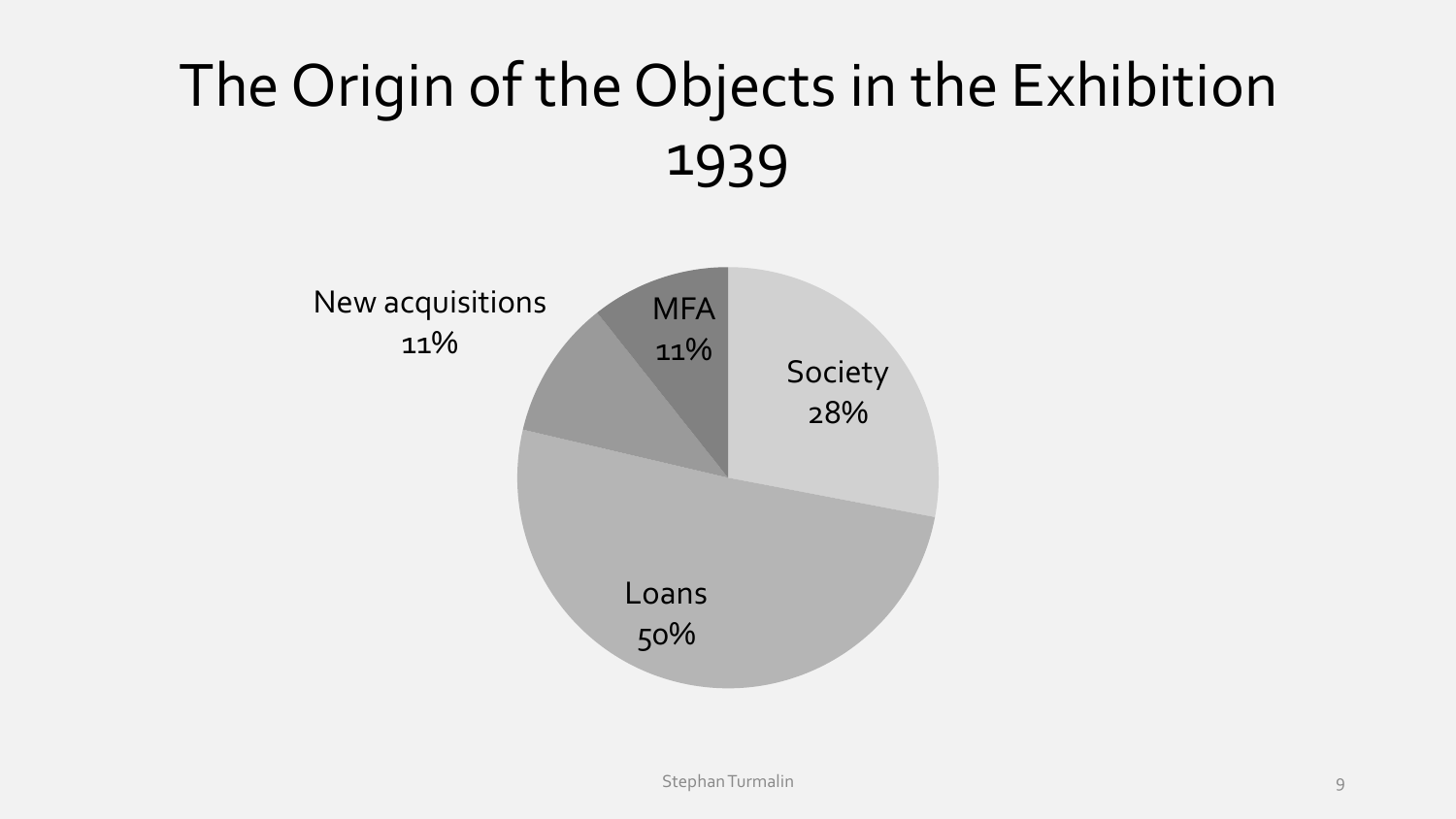### The Reinstatement of the Society in 1945

- The Society **regained** its status as a **private association**
- Noticeable number of **high-level officials** were voted or co-opted in into the directorial board
- Excursus: Dr. Karl Wisoko-Meytsky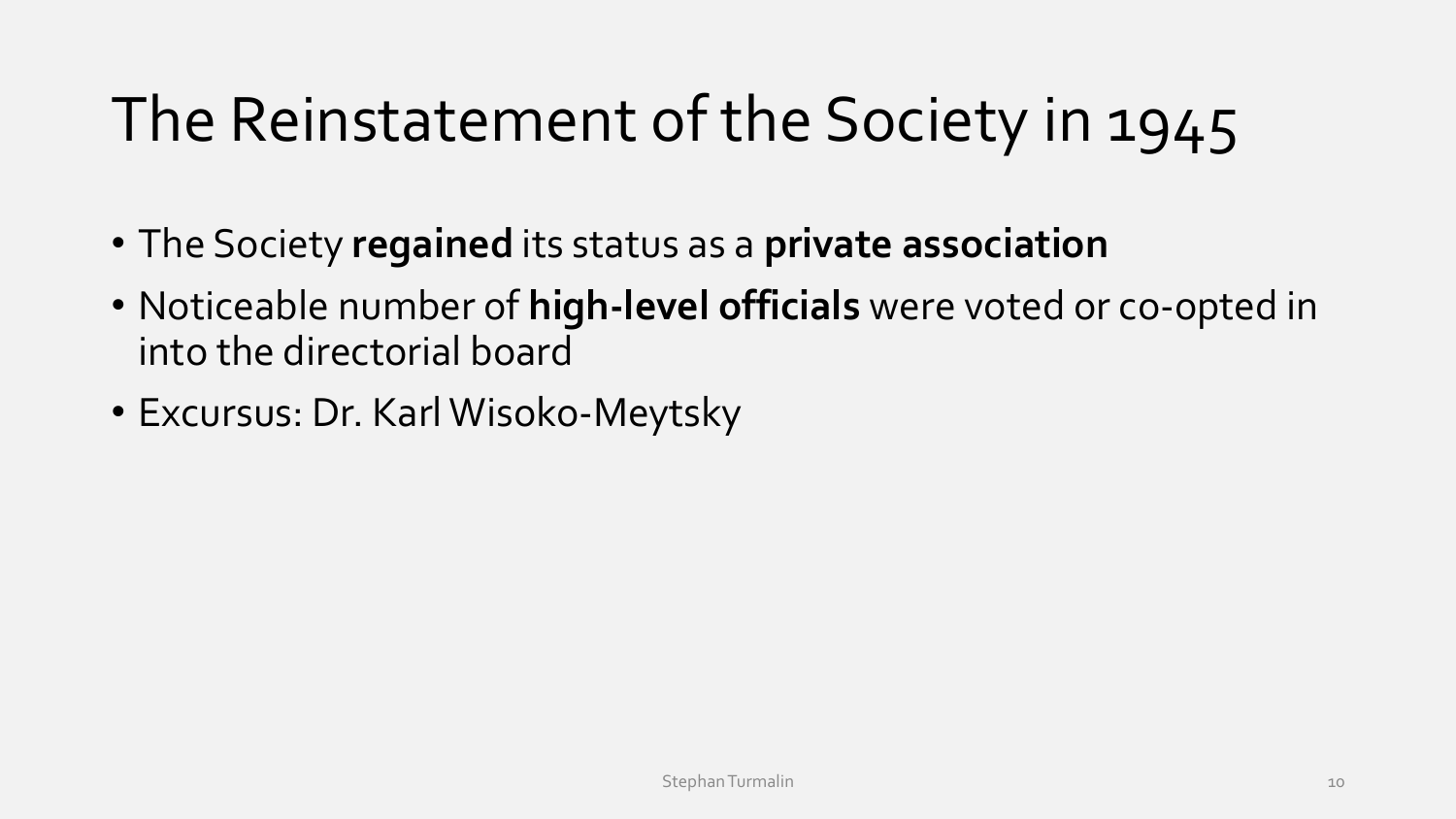#### Excursus: Dr. Karl Wisoko-Meytsky (\*1885 †1965)

1908 Public service

- 1921 State theater administration
- 1924 Ministry of education
- 1924/25 Senior civil servant at the state academia for music

1940-1945 Civil servant until revoked

1940-1944 Music writer for the Society

- 1946 **Head of the section** of arts at the ministry of education Member of the directorate of the Society
- 1949 **General manager** of public cultural and arts collections (MFA, Belvedere etc.)

(Image: Austrian National Library)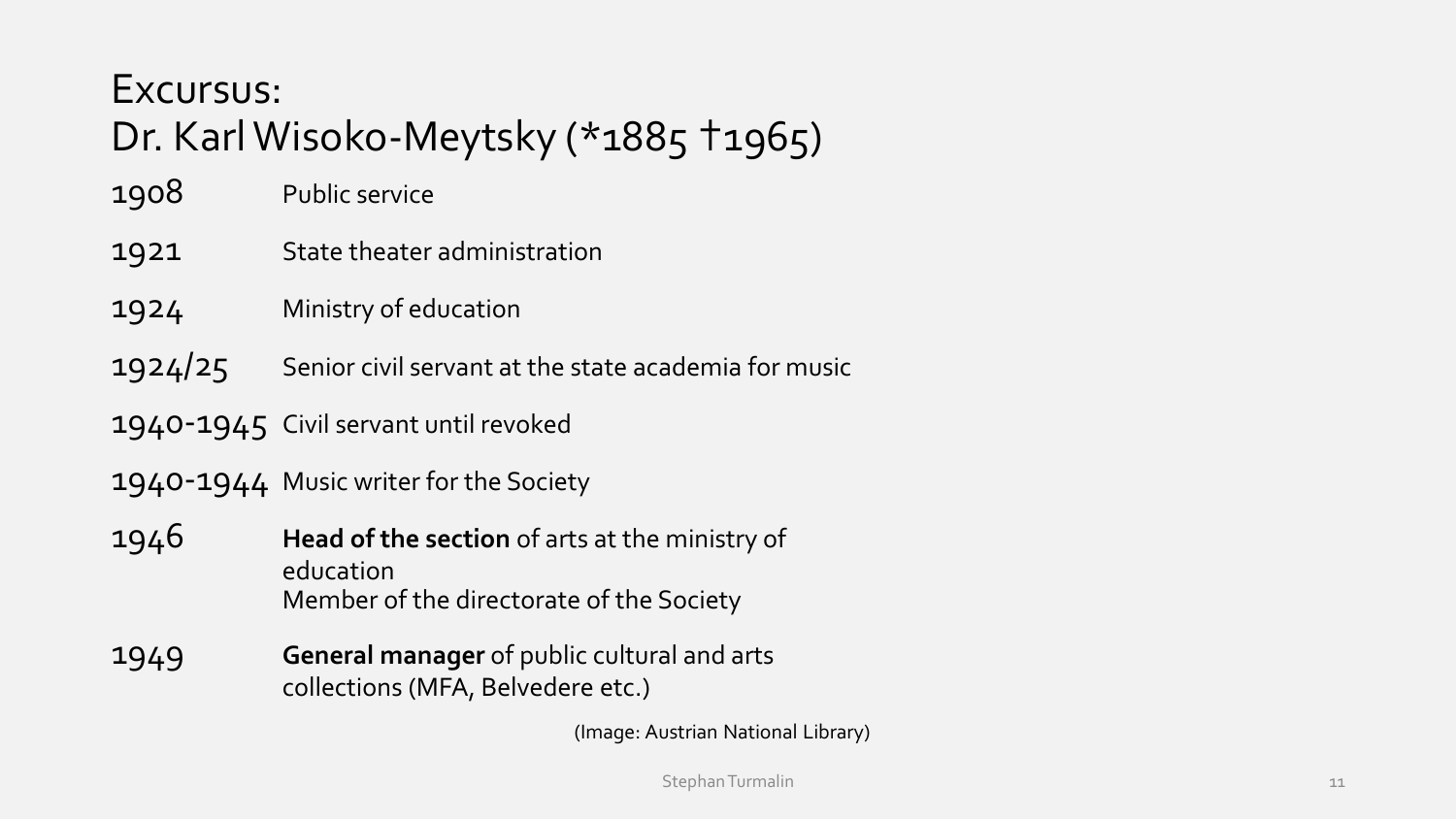## The Road to the 1<sup>st</sup> Agreement 1950

- First reclaims of instruments by the Society in 1945/46 fail
- Informal talks between ministry and MFA under **exclusion** of the Society in 1949
- Both parties showed reluctance in retransferring the collection to the building of the Society
- Weak resistance by the Society since the directorate was manned with high-level officials
- Early draft of agreement **justified in retrospect** the actions imposed on the Society during Austria under National Socialism
- **Sub-committee** to overrule the president's power
- Moments of governmental hold down or suppression of the Society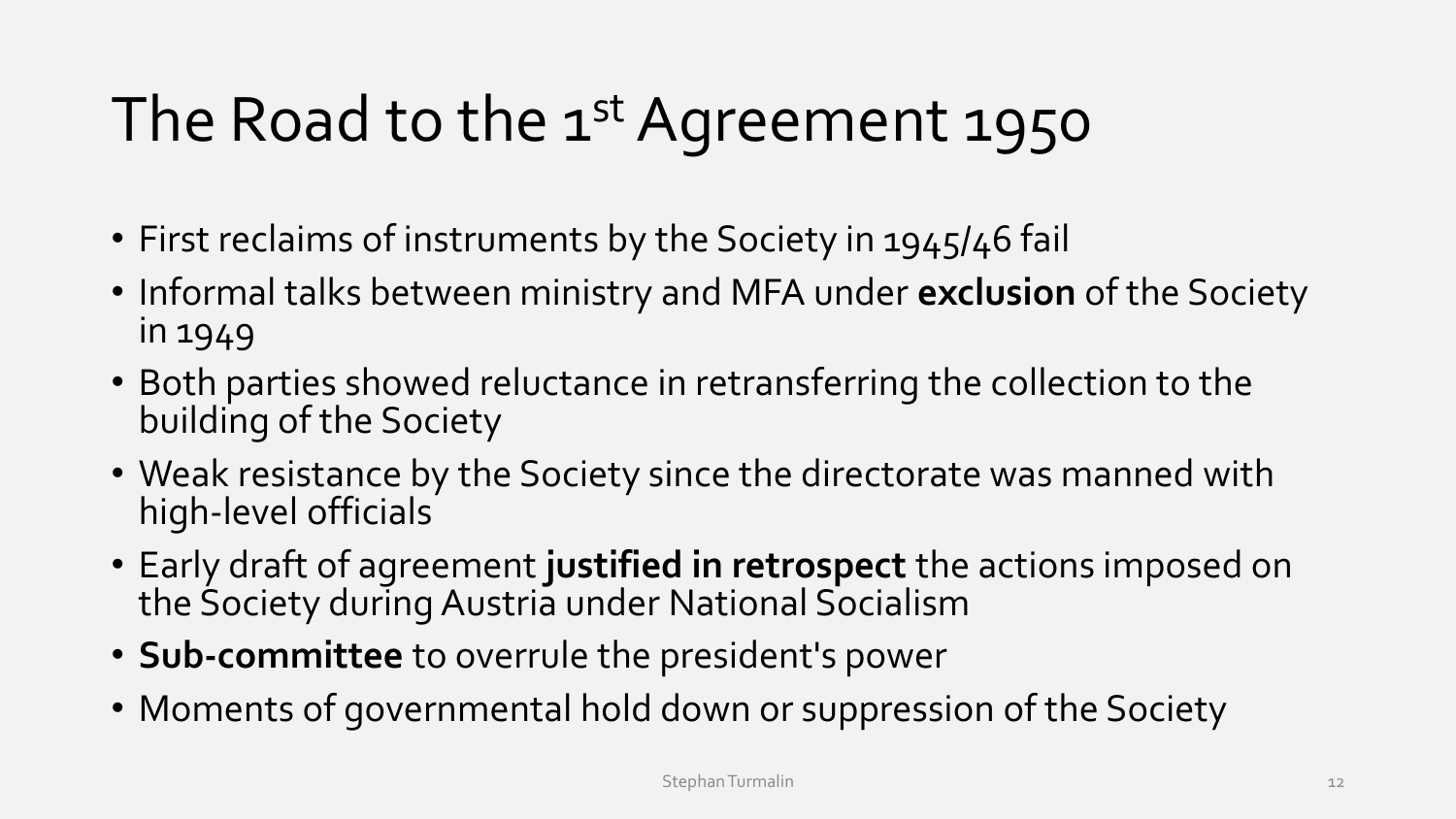### The Cancellation of the 1<sup>st</sup> Agreement

- In 1968 MFA **refused** to grant the Society access to their instruments
- MFA obtained legal opinion to reaffirm their position
- Revision of the collection uncovers **negligent conduct** by MFA
- Question of value and liability
- A third of exhibited instruments at the MFA were from the Society
- End of year 1968 the Society eventually **terminates** the agreement
- The Society felt treated like a supplicant or petitioner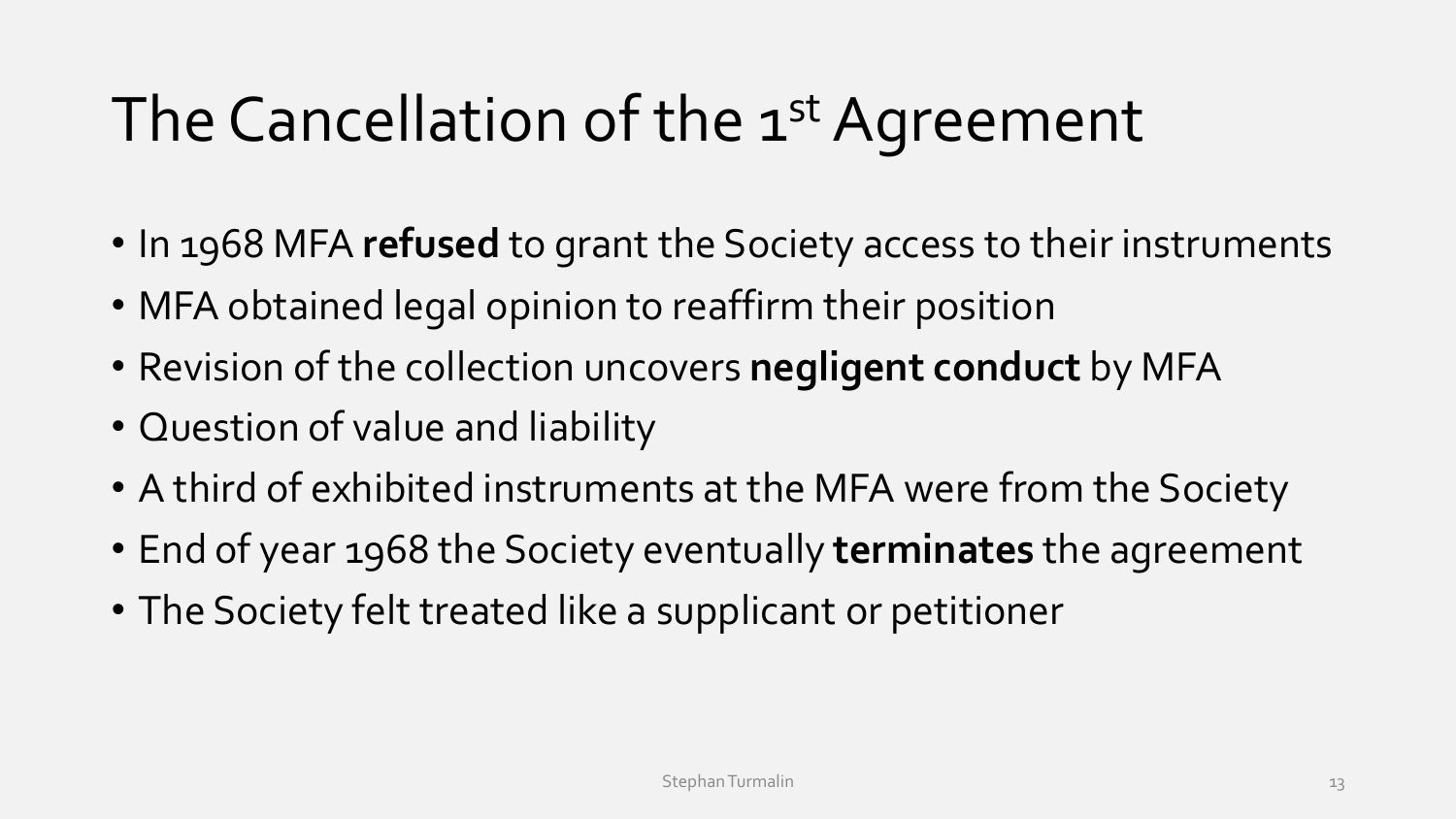### Return and Loss

- 1970 ministerial order to **completely return** the collection to the **Society**
- 474 out of 526 instruments were still extant
- 268 instruments were returned in 1971
- The director of Society was appointed general director of Vienna state opera
- Avoidance of medial reporting of "tearing apart" an instrument collection?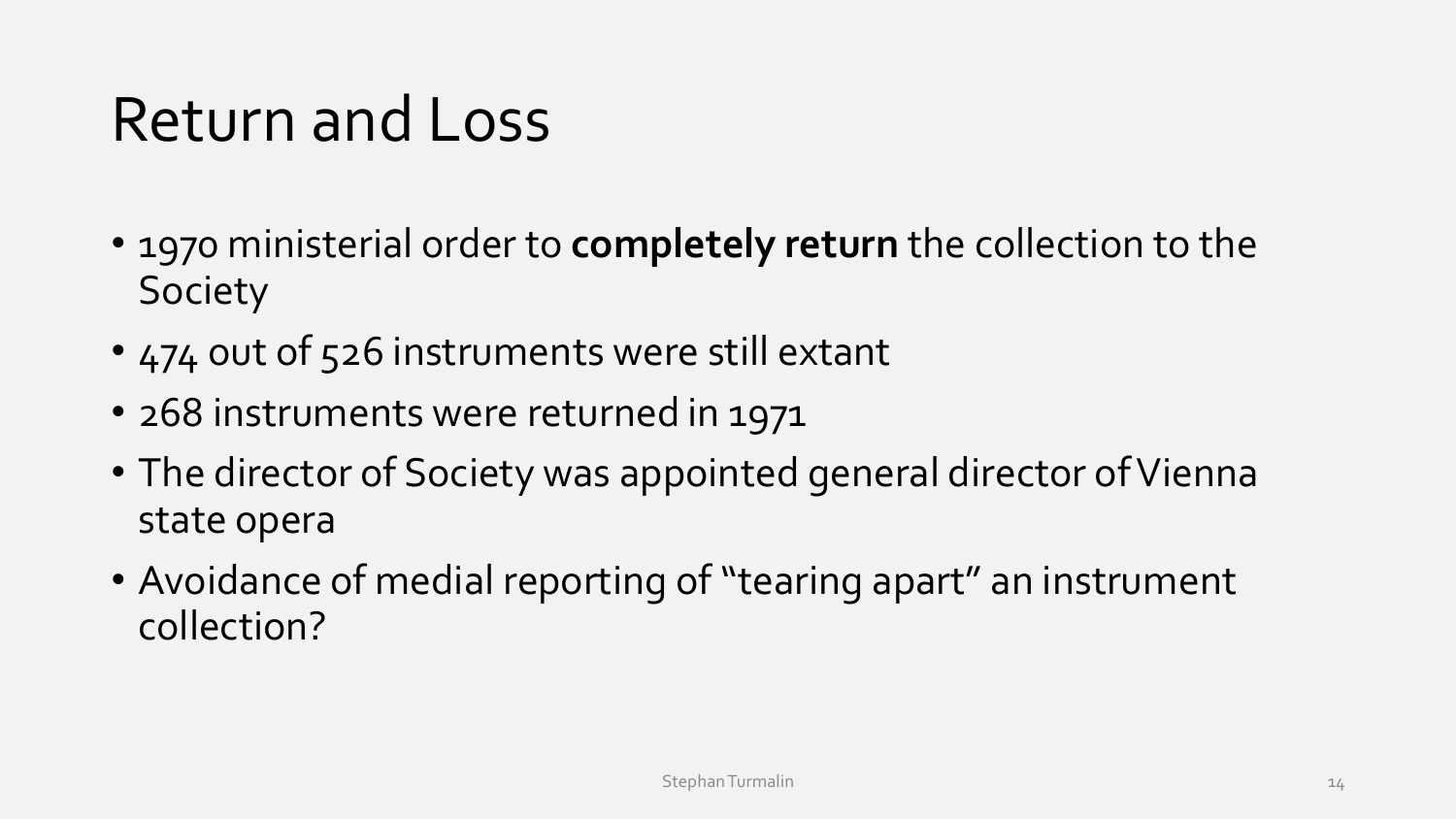### Loan Agreement 1991

- Press conference in 1987 by the MFA backfired
- Once again **negligent conduct and disregard of ownership**
- Head of the instruments collection of the MFA was **silenced** after appalling statements
- Genuine interest on all sides for a new contract of loan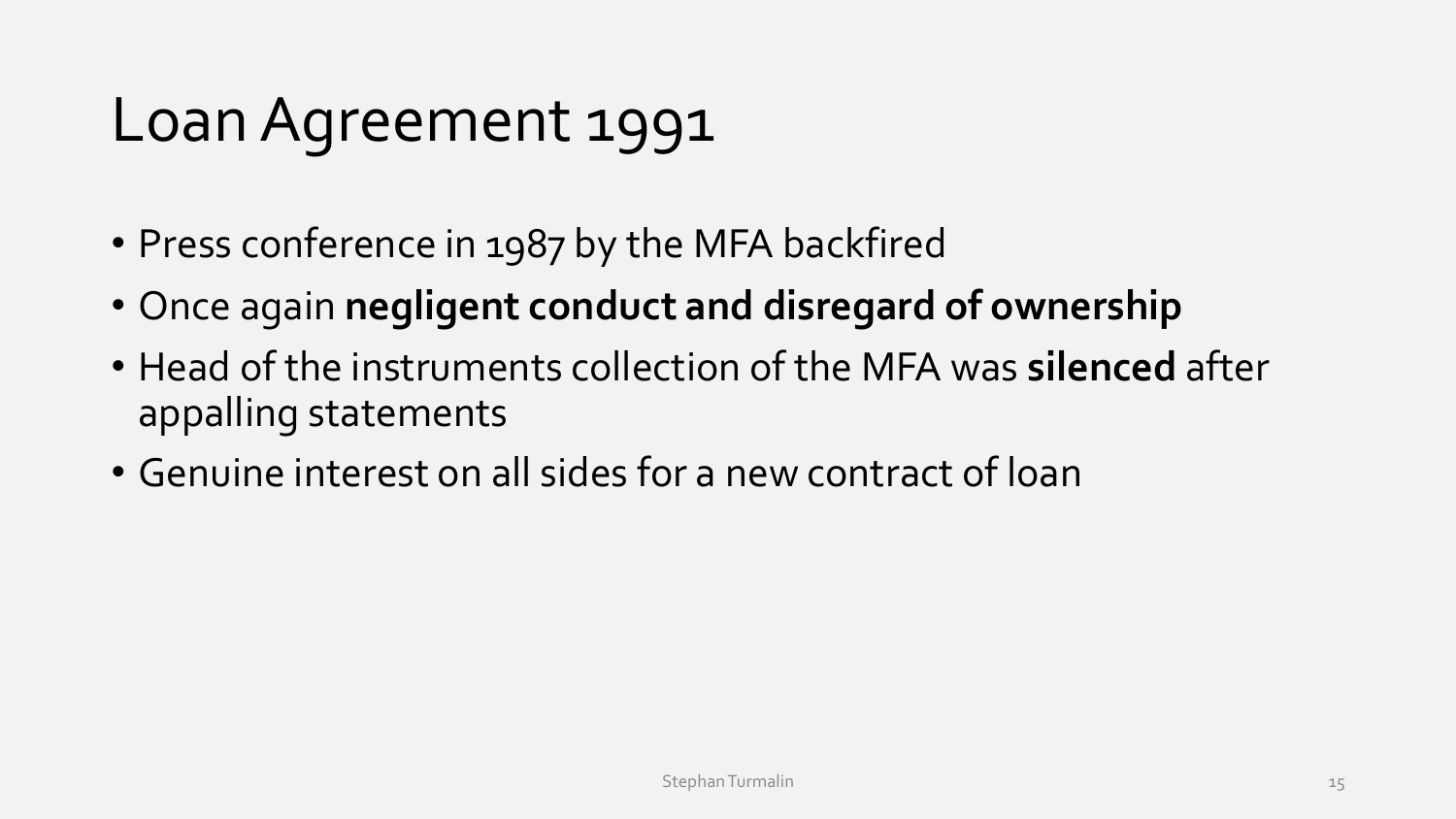### 52 years, 4 months, 15 days

Instruction to hand over the instruments (November  $19^{th}$ , 1938):

Signed Loan agreement (April 3rd, 1991):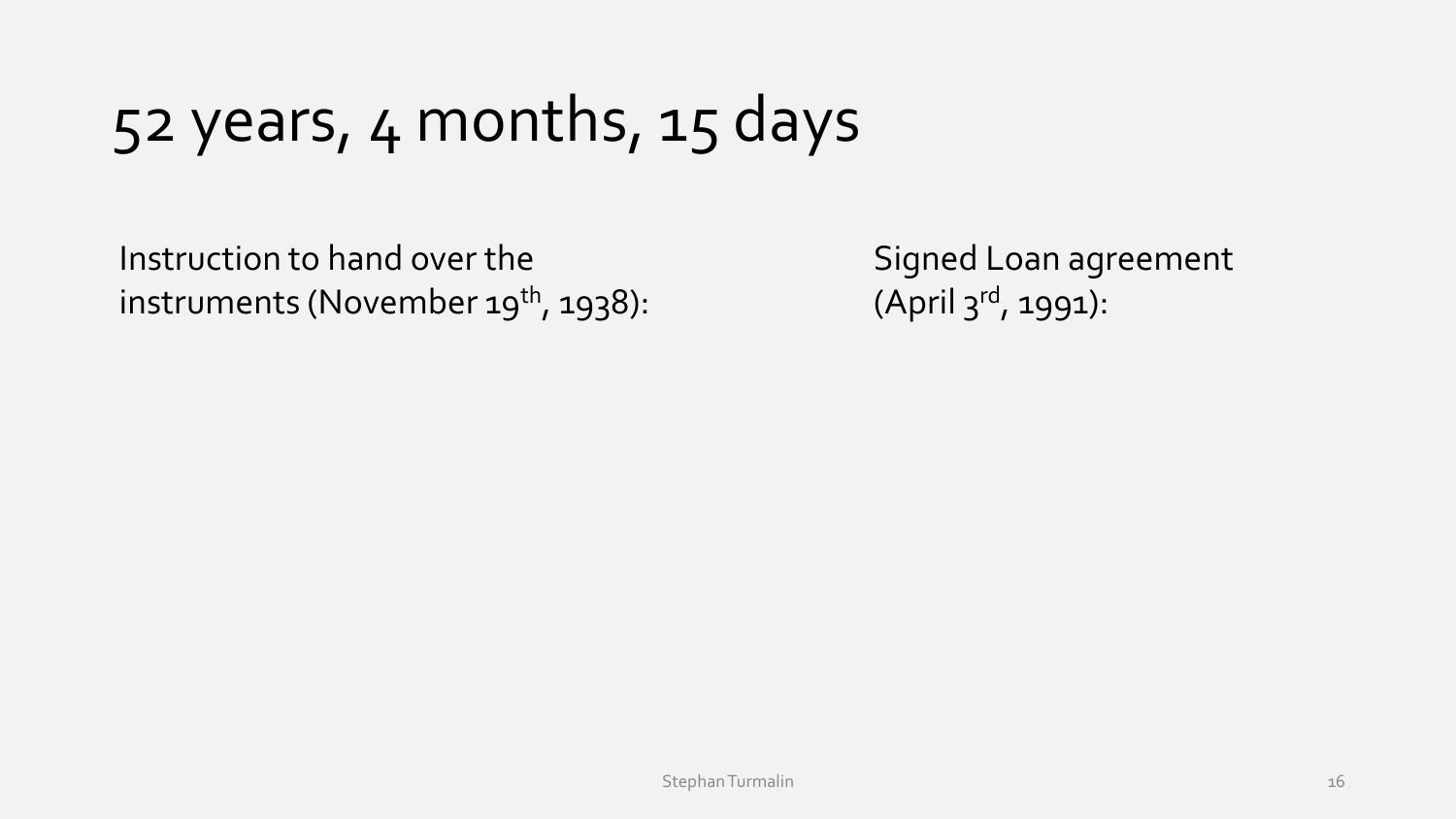# Summary